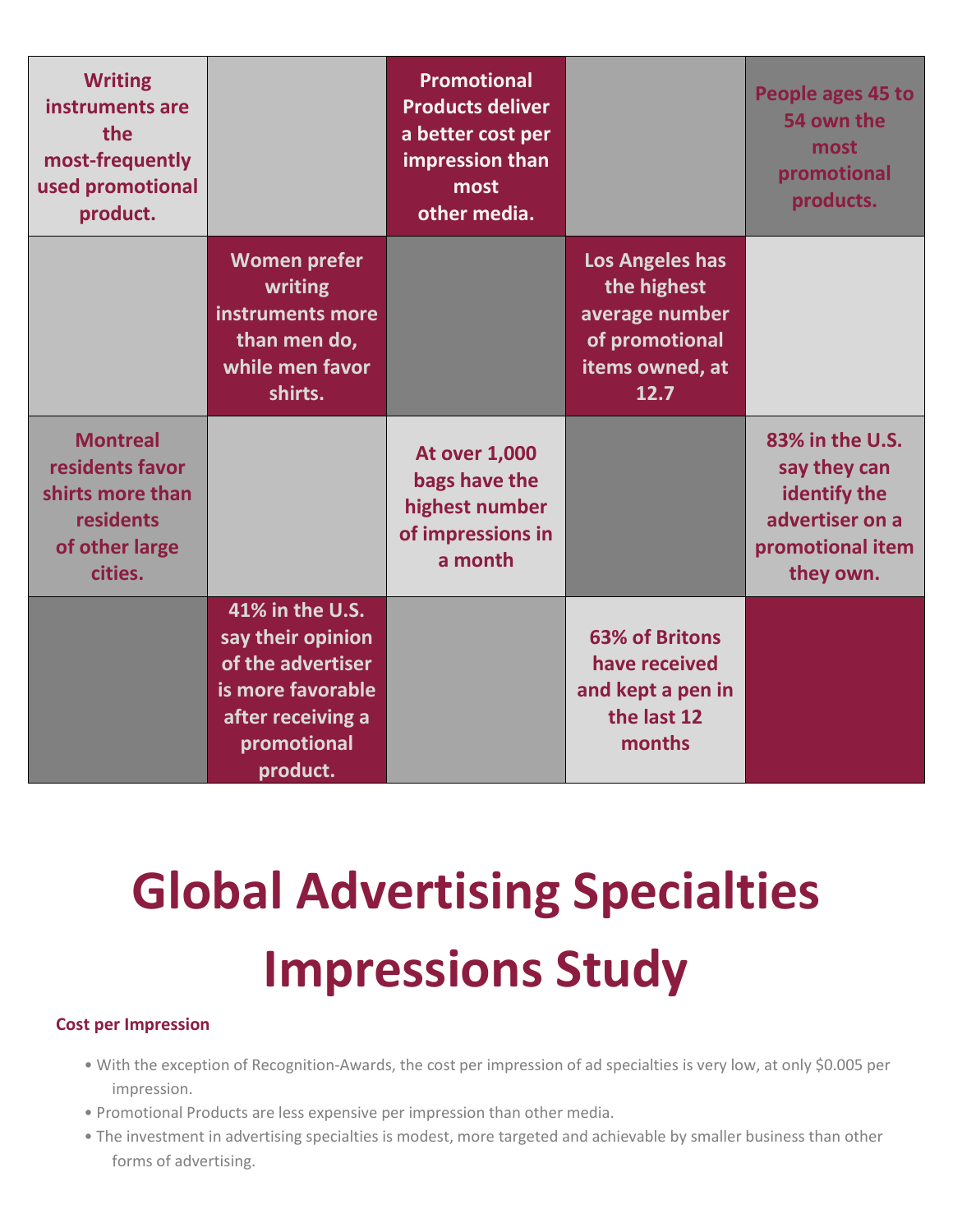• Great Britain has the highest cost per impression, mostly due to the difference in promotional product costs.

| Cost per Impression: All Countries (in \$U.S.)                                                                                                       |         |  |  |  |  |
|------------------------------------------------------------------------------------------------------------------------------------------------------|---------|--|--|--|--|
| Syndicated (Day) TV <sup>(1)</sup>                                                                                                                   | \$0.005 |  |  |  |  |
| National Magazine <sup>(1)</sup>                                                                                                                     | \$0.045 |  |  |  |  |
| Billboard <sup>(2)</sup>                                                                                                                             | \$0.002 |  |  |  |  |
| Internet $(4)$                                                                                                                                       | \$0.003 |  |  |  |  |
| Prime Time TV <sup>(1)</sup>                                                                                                                         | \$0.018 |  |  |  |  |
| Cable TV (Prime Time) <sup>(1)</sup>                                                                                                                 | \$0.005 |  |  |  |  |
| Spot Radio <sup>(1)</sup>                                                                                                                            | \$0.058 |  |  |  |  |
| Newspaper $(3)$                                                                                                                                      | \$0.029 |  |  |  |  |
| 1) Source: 2010 The Nielsen Company. Numbers derived by ASI from data provided by Nielsen.<br>(2) Source: Outdoor Advertising Association of America |         |  |  |  |  |
| (3) Source: Columbus Dispatch                                                                                                                        |         |  |  |  |  |
| (4) Source: AdAgeOnline.com                                                                                                                          |         |  |  |  |  |

| <b>Average Cost per Impression</b> |               |                      |                  |  |  |
|------------------------------------|---------------|----------------------|------------------|--|--|
| <b>United States</b>               | <b>Canada</b> | <b>Great Britain</b> | <b>Australia</b> |  |  |
| \$0.005                            | \$0.004       | \$0.008              | \$0.005          |  |  |

# **Product Types**

- The most commonly owned promotional products among U.S. respondents are writing instruments (46%), followed by shirts (38%) and calendars (24%).
- Canadians and Australians are more likely than respondents from any other country to have caps, 22% and 24%, respectively.
- In the past 12months, 63% of those from Great Britain have received and kept a pen, and 29% of Australians have received a calendar.

## **Usage**

- Writing instruments are used the most often, 18.2 times per month in the U.S.
- In Canada, caps are worn 5.8 times per month, the most of any country.

## **Contacts**

- Bags have the highest average number of contacts when used each month, particularly in the U.S., where 187 see the item when used.
- Shirts also have a high number of contacts, with 113 in the U.S. and over 140 in Canada and Great Britain.
- Caps have a high number of contacts, particularly in Canada, where 173 see the item when it is used.

## **Impressions**

United States

- Bags have the highest number of impressions per month, with 1,078.
- Wearables (shirts, caps, jackets) as a group generate the highest number of impressions.
- The average length of time a respondent kept a promotional product is 5.4 months.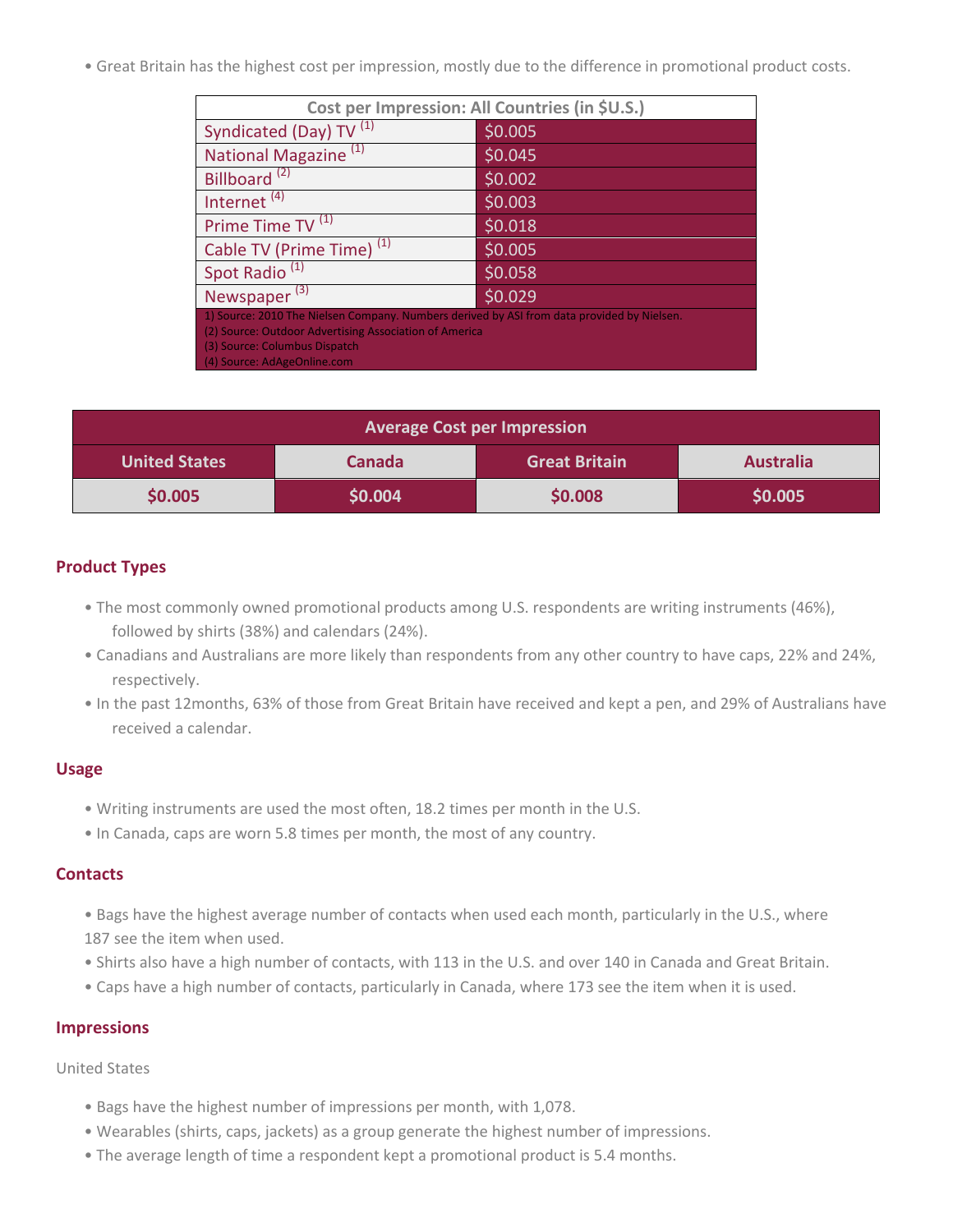#### CANADA

- Caps generate the highest number of impressions per month, with 1,007 each time the item is worn.
- Jackets generate 579 impressions in Canada, over twice what is generated in the U.S.
- On average, promotional products are held for 5.7 months.

#### GREAT BRITAIN

- In Great Britain, jackets generate the highest number of impressions per month, at 544
- Bags come in a close second with 524 impressions per month.
- Promotional products are kept an average of 4.9 months, the shortest amount of any of the countries

#### **AUSTRALIA**

- As in Canada, caps generate the highest number of impressions per month, with 826.
- Conversely, bags generate the lowest of any country in the study.
- Promotional products are kept an average of 5.5 months, very similar to the U.S. and Canada.

# **Ability to Identify Advertiser**

- 83% in the U.S. indicated they could identify the advertiser on a promotional item they own.
- Britons feel they have the best memory, as 94% thought they could identify the advertiser on an item.
- As one would expect, items that are the most frequently used have the highest advertiser recall. Glassware/ ceramics (87%) and shirts (86%) have the highest recall.

# **Familiarity With Advertiser**

- 78% of U.S. respondents indicated they were familiar with an advertiser before they received the item.
- Glassware/ceramics have advertisers that were the most familiar, as 87% indicated they knew the advertiser prior to receiving the item.
- Canadians are most likely to be familiar with the advertisers on their jackets, as 97% said they were familiar, while 92% of Australians were familiar with shirt advertisers.

## **Impressions of Advertiser**

- 47% of Canadian respondents indicated their impression of the advertiser was more favorable after receiving a promotional product.
- 60% of respondents in the U.S. have done business with the advertiser after receiving an item.
- Among those who had not done business already, 27% in the U.S. thought it likely they would. In Canada, this was ten percentage points higher, at 37%.

# **Fate of Items Not Planned to Keep**

- After receiving a promotional product they don't plan to keep, nearly two-thirds (62%) of respondents in the U.S. indicated that they give the item to someone else.
- Australians are the most likely to give the item to someone else, according to 68% of respondents.

## **Number of Promotional Products Owned**

• U.S. residents have the most promotional products (9.6), while Australians have the least (8.3).

## **Importance of Brands**